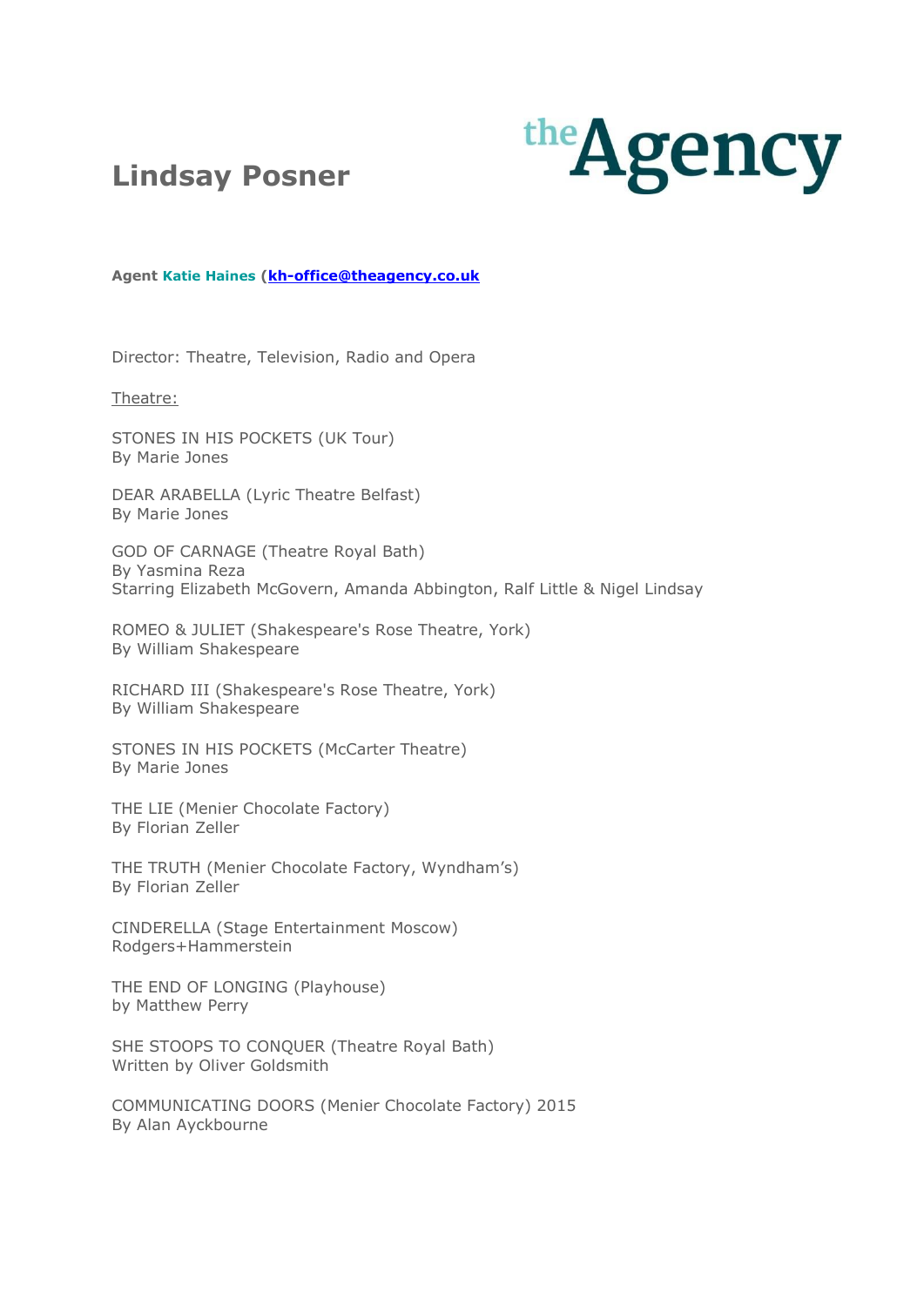HAYFEVER (Theatre Royal Bath/West End) 2015 By Noël Coward Starring Felicity Kendal & Simon Shepherd

SPEED THE PLOW (Theatre Royal Bath, West End) By David Mamet Starring Lindsay Lohan

OTHER DESERT CITIES (Old Vic Theatre) By Jon Robin Baitz

THE WINSLOW BOY (Roundabout Theatre, New York; Old Vic Theatre) By Terrence Rattigan

A LITTLE HOTEL ON THE SIDE (Theatre Royal Bath) By Georges Feydeau, adapted by John Mortimer

THE TURN OF THE SCREW (ACT Productions & Hammer Theatre of Horror; Almeida Theatre) By Henry James, Adapted by Rebecca Lenkiewicz

UNCLE VANYA (Vaudeville Theatre; Stanhope Productions) By Anton Chekov, a version by Christopher Hampton Starring Ken Stott, Anna Friel and Samuel West

RELATIVELY SPEAKING (Bath Theatre Royal, West End) By Alan Aykbourn With Felicity Kendall

RICHARD III (The Old Globe Theatre, San Diego) By William Shakespeare

ABIGAIL'S PARTY (Menier Chocolate Factory / Bath Theatre Royal & West End) By Mike Leigh

NOISES OFF (The Old Vic Theatre & West End) By Michael Frayn With Celia Imrie & Janie Dee

BUTLEY (The Duchess Theatre; Mark Rubinstein Ltd) By Simon Gray With Dominic West & Paul McGann

AN IDEAL HUSBAND (The Vaudeville Theatre; Stanhope Productions Ltd) by Oscar Wilde

HOUSE OF GAMES (Almeida Theatre) Adapted by Richard Bean from the screenplay by David Mamet

A VIEW FROM THE BRIDGE (Duke of York's Theatre) By Arthur Miller With Ken Stott and Hayley Atwell *Olivier Nomination for Best Revival and Best Director 2010 What's On Stage Award Nomination for Best Play Revival 2010*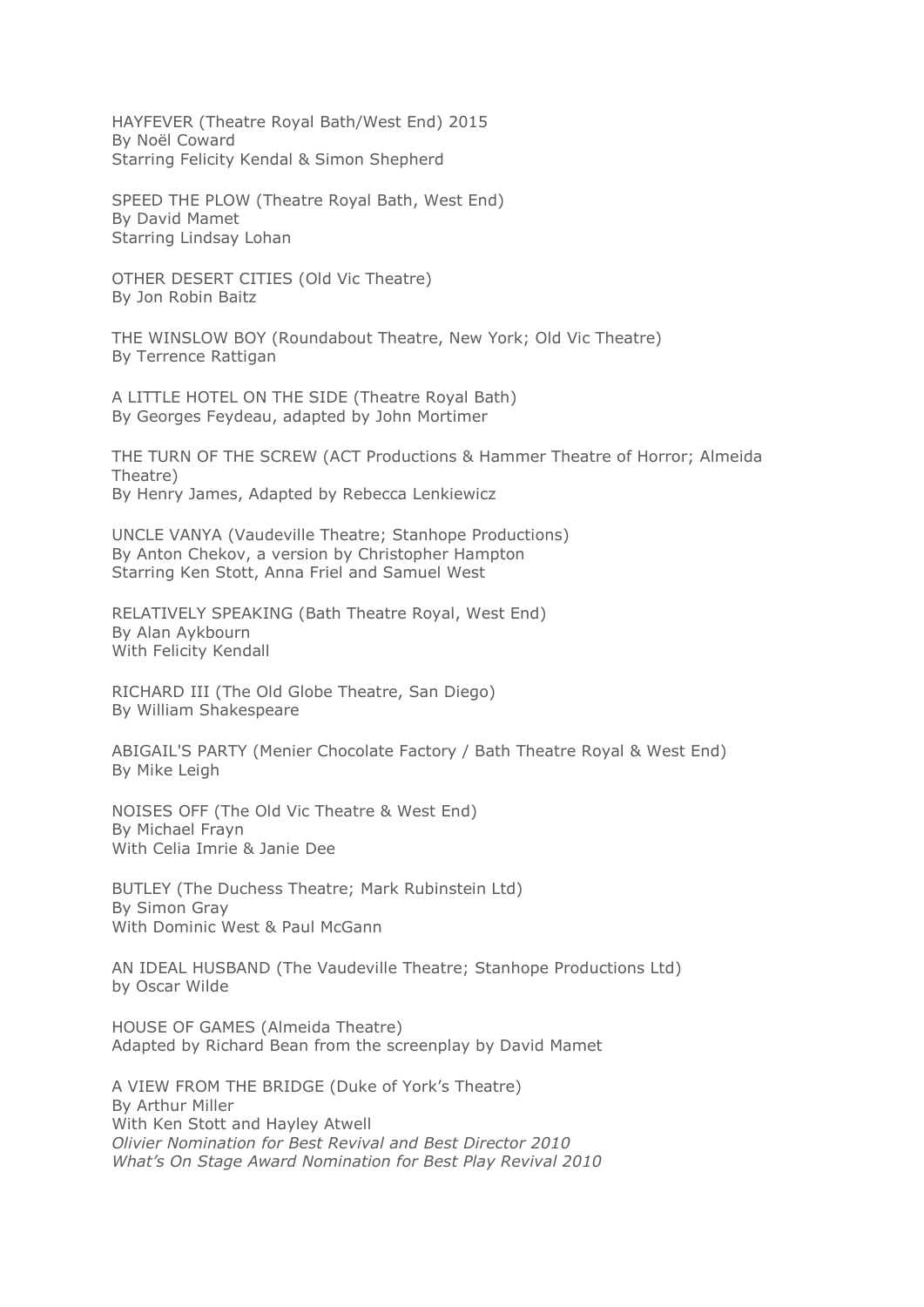CAROUSEL (Churchill Theatre, UK Tour and Savoy Theatre) By Rodgers & Hammerstein With Lesley Garrett Choreography by Adam Cooper *What's On Stage Award Nomination for Best Musical Revival 2010*

FIDDLER ON THE ROOF (Sheffield Crucible and Savoy Theatre) By Stein, Bock & Harnick With Henry Goodman *Olivier Nomination for Best Musical Revival 2008*

3 SISTERS ON HOPE STREET (Liverpool Everyman and Hampstead Theatre) By Samuels & Oberman With Finbar Lynch

TOM AND VIV (Almeida Theatre) By Michael Hastings With Frances O'Connor, Benjamin Whitrow and Will Keen

FOOL FOR LOVE (Apollo Theatre) By Sam Shepherd With Juliette Lewis and Martin Henderson

THE HYPOCHONDRIAC (Almeida Theatre) By Moliere in a new adaptation by Richard Bean With Henry Goodman

THE BIRTHDAY PARTY (Duchess Theatre) By Harold Pinter With Eileen Atkins and Henry Goodman

ROMANCE (Almeida Theatre) By David Mamet With John Mahoney

A LIFE IN THE THEATRE (Apollo Theatre) By David Mamet With Patrick Stewart and Joshua Jackson

OLEANNA (Garrick Theatre) By David Mamet With Julia Stiles and Aaron Eckhart

THE CARETAKER (Bristol Old Vic) By Harold Pinter

SEXUAL PERVERSITY IN CHICAGO (Comedy Theatre) By David Mamet With Hank Azaria, Minnie Driver, Matthew Perry and Kelly Reilly

POWER (Cottesloe Theatre at the RNT) By Nick Dear With Robert Lindsay *World Premiere*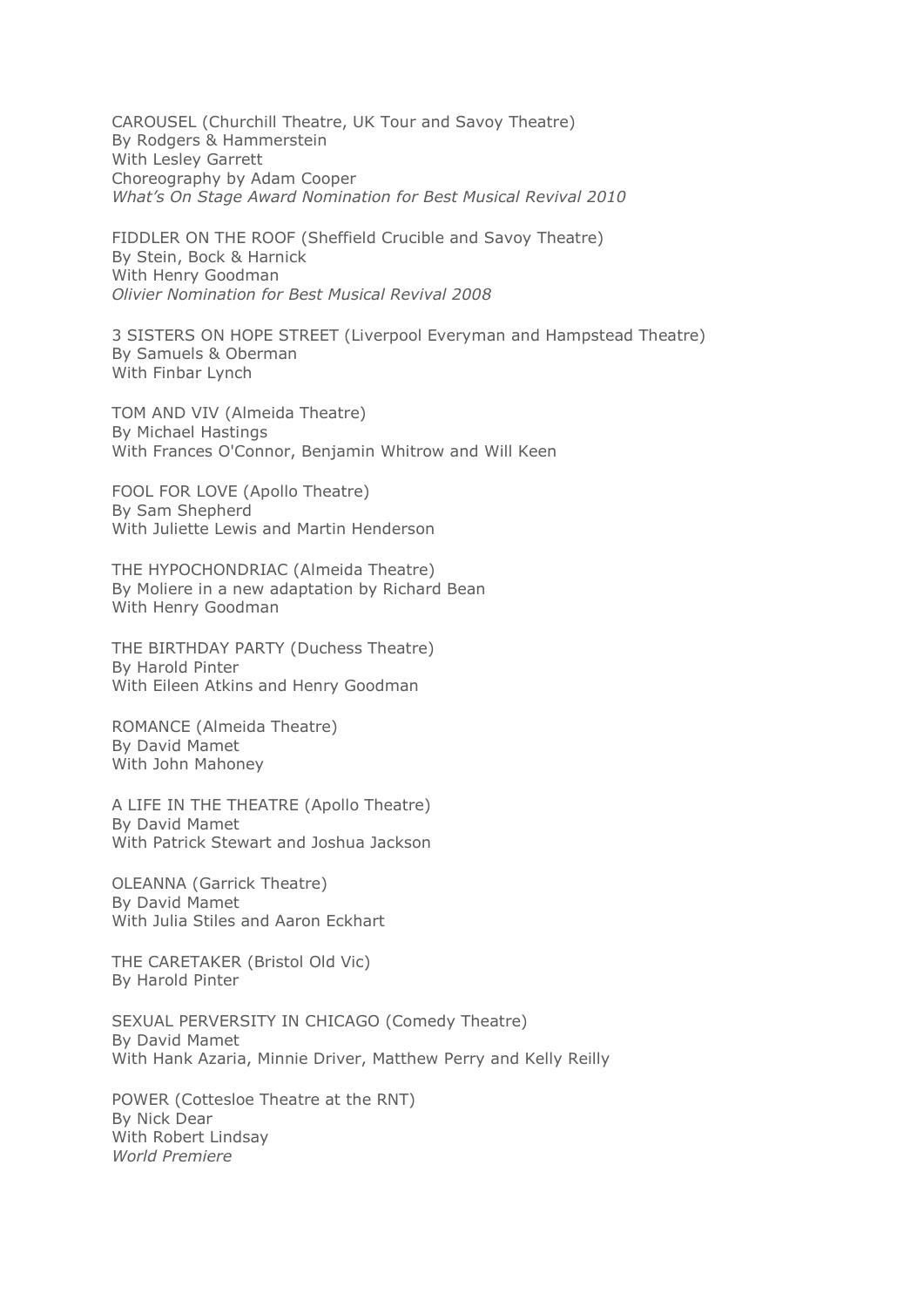TARTUFFE (Lyttleton Theatre at the RNT) By Moliere With Martin Clunes

TWELFTH NIGHT (RSC, Stratford and the Barbican Theatre) With Guy Henry

THE RIVALS (RSC, Stratford and the Barbican Theatre) By Sheridan With David Tennant and Wendy Craig THE TAMING OF THE SHREW (RSC at The Pit)

VOLPONE (RSC at The Swan) By Johnson

AFTER DARWIN (Hampstead Theatre) By Timberlake Wertenbaker With Ingeborge Dahkunaipte *World Premiere*

AMERICAN BUFFALO (Young Vic) By David Mamet With Douglas Henshall

THE PROVOK'D WIFE (Old Vic) By Vanburgh With Alison Steadman

THE LADY FROM THE SEA(Lyric Hammersmith and West Yorkshire Playhouse) By Ibsen With Emily Watson and Josette Simon

THE SEAGULL (Gate Theatre, Dublin) By Chekhov

THE ROBBERS (Gate Theatre, London) By Schiller in a new adaptation by Robert David MacDonald

LEONCE AND LENA (Sheffield Crucible Studio) By Buchner

THE DOCTOR OF HONOUR (UK Tour and Donmar Warehouse) By Calderon Cheek by Jowl

MUCH ADO ABOUT NOTHING (Regents Park Open Air Theatre) By Shakespeare With Martin Clunes

Opera:

LA TRAVIATA (Grange Park) By Verdi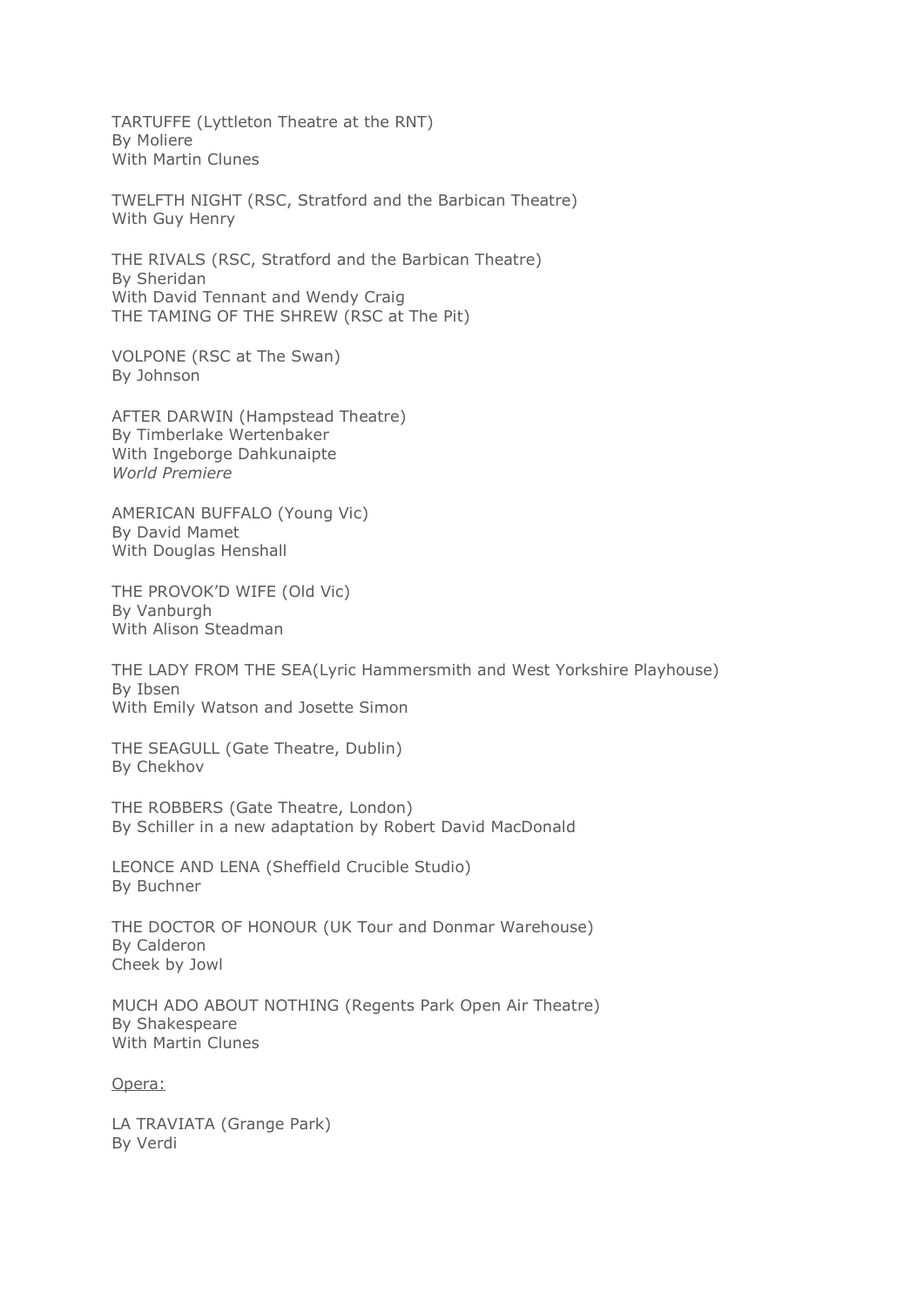RIGOLETTO (Opera Holland Park) By Verdi

TOSCA (Grange Park Opera) By Puccini

ROBERTO DEVEREUX (Opera Holland Park) By Donizetti

DADA: MAN AND BOY (Almeida and Montclair Theatre, Montclair State University USA) By Michael Nyman

GIULIO CESARE (Royal Opera House at the Barbican and The Shaftesbury) By Handel

LOVE COUNTS (Almeida) By Michael Nyman

Television:

TWO ORANGES AND A MANGO (BBC "Stages") By Harwant Bains

THE MAITLANDS (BBC Performance Series) ByRonald Mackenzie

Radio

LOOT (Catherine Bailey Ltd / BBC) By Orton

The Royal Court 1987-1992:

Associate Director of Royal Court Theatre. In 1989 appointed Artistic Director of Royal Court Theatre Upstairs and Deputy Director for main house. (Max Stafford-Clark; Artistic Director).

Main House Productions:

COLQUHOUN AND McBRYDE By John Byrne *World Premiere*

THE TREATMENT By Martin Crimp With Sheila Gish and Mark Strong *World Premiere*

DEATH AND THE MAIDEN

By Ariel Dorfman With Juliet Stevenson and Bill Paterson *World Premiere*